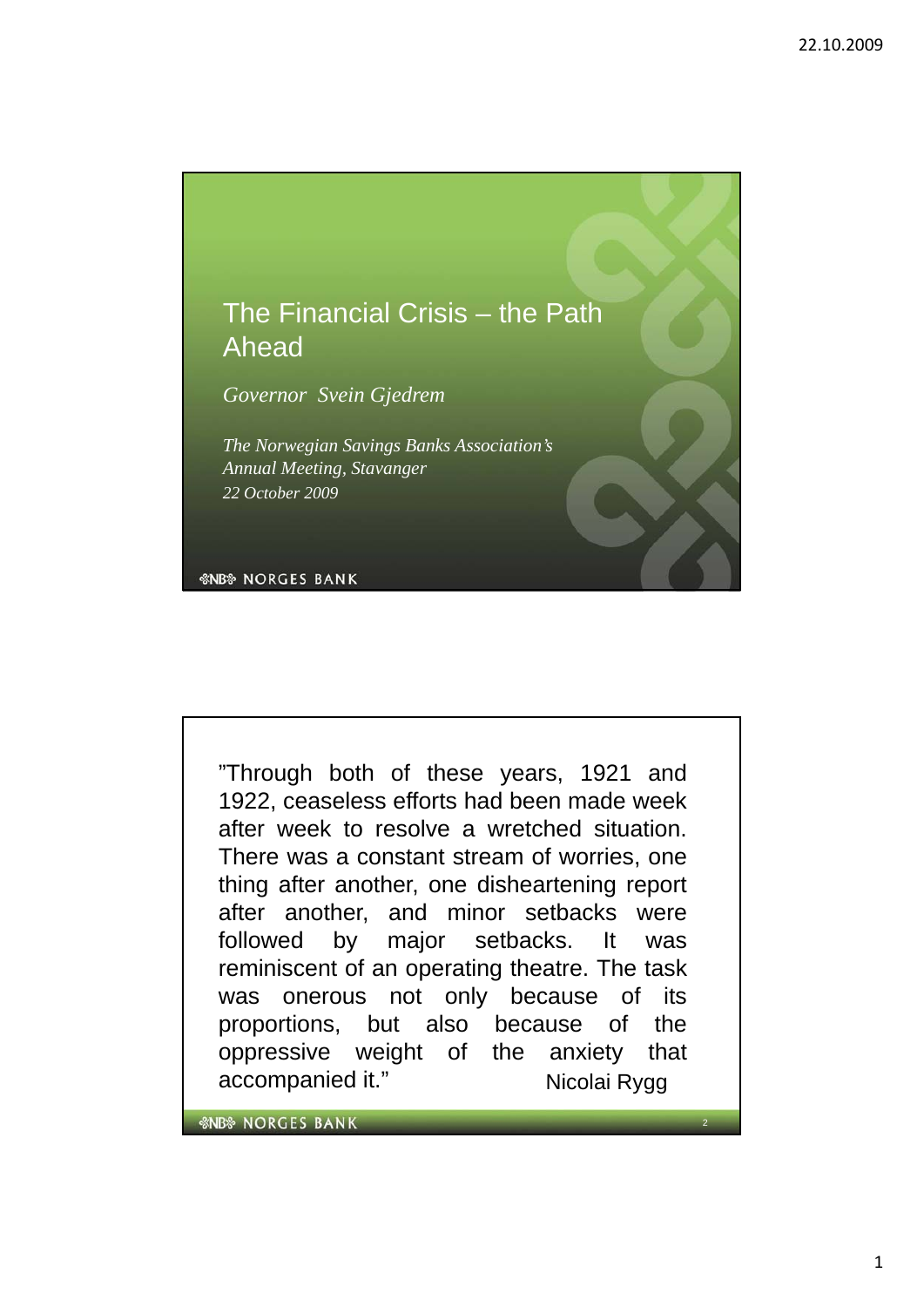3

4

" The greatest risk lay in the fact that this anxiety had now become pervasive. The very foundations of confidence, the nation's confidence in its own credit institutions had been shaken … The most important objective was therefore to prevent an avalanche, seek to contain the damage, hang on and hold back. That was the dominant thought, to prevent total collapse, for the danger of this was indeed present… and the general atmosphere of nervousness manifested itself in the most peculiar ways. In the blind panic that ensued, attacks were made on institutions that were more than deserving of their depositors' confidence." Nicolai Rygg

*<b>&NB& NORGES BANK* 

" In the context of the current crisis the surprise was **not** the decline in real estate prices or the fact that subprime mortgages were the first to be affected by this decline. Rather, the surprise was in the distress of many parts of the financial system, even those very distant from the subprime market itself, including all structured products, commercial paper, and interbank lending. At a moment's notice, linkages became too complex and hard to understand, … and panic ensued."

Ricardo J. Caballero og Pablo Kurlat *«NB» NORGE* 2009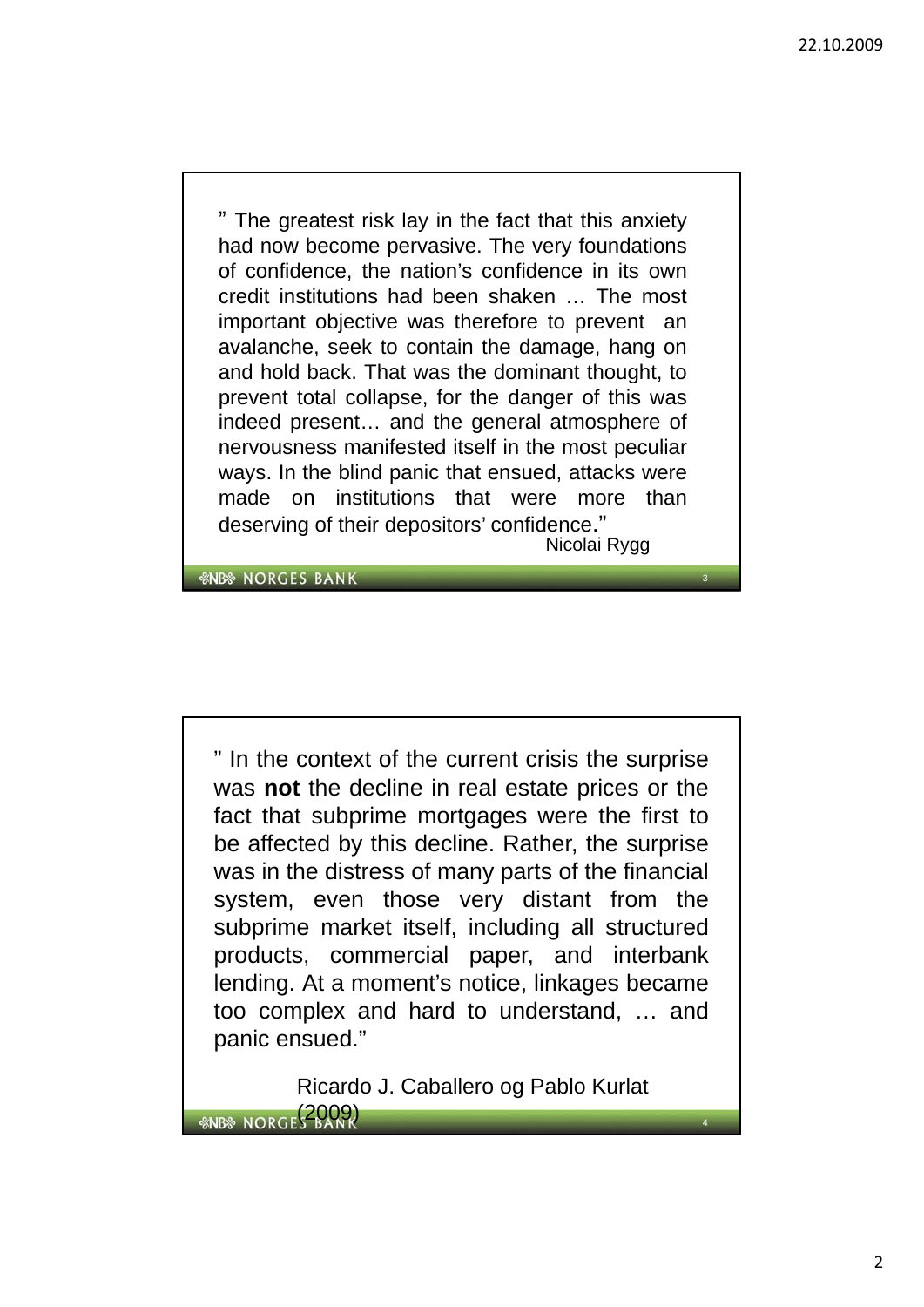

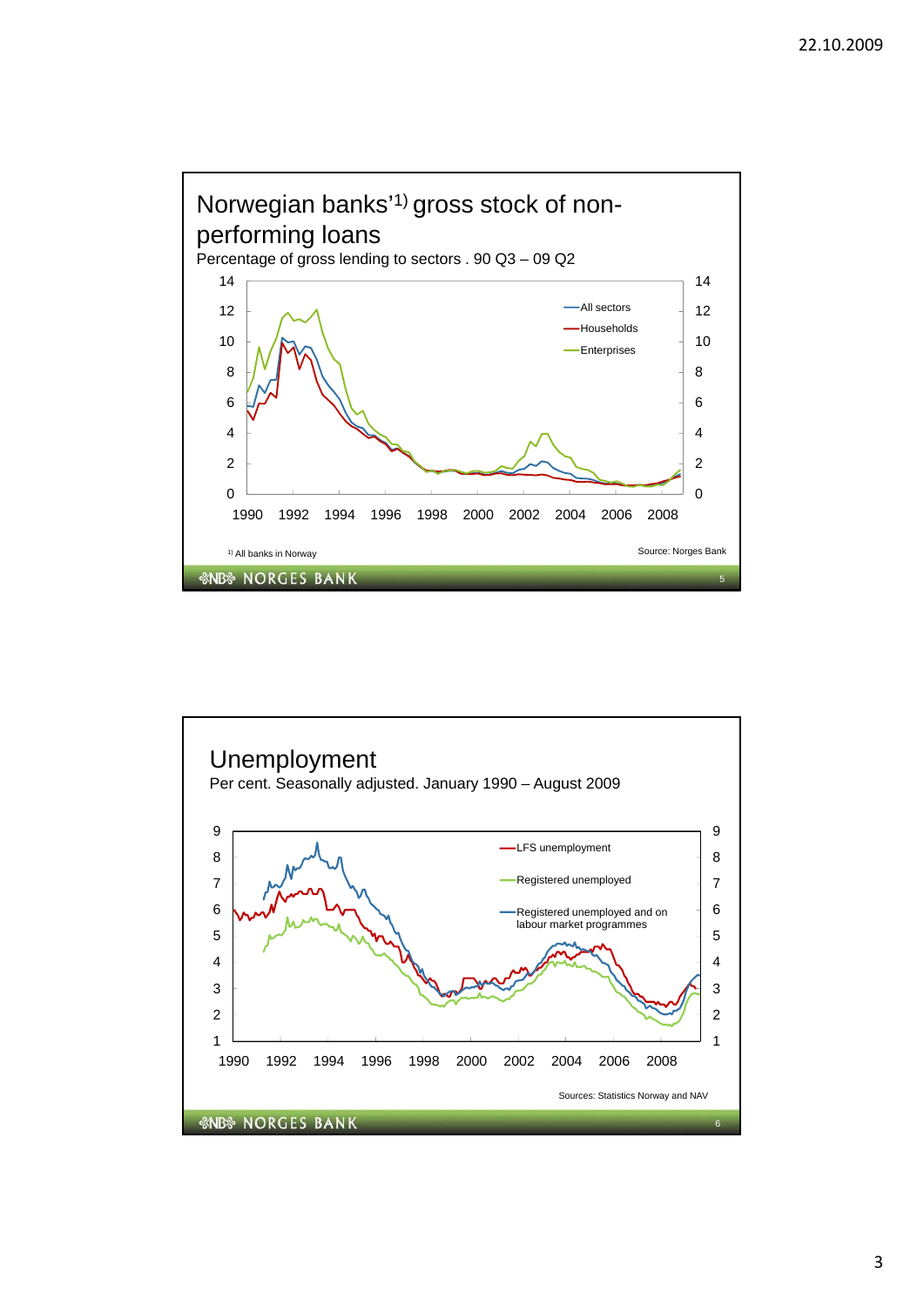

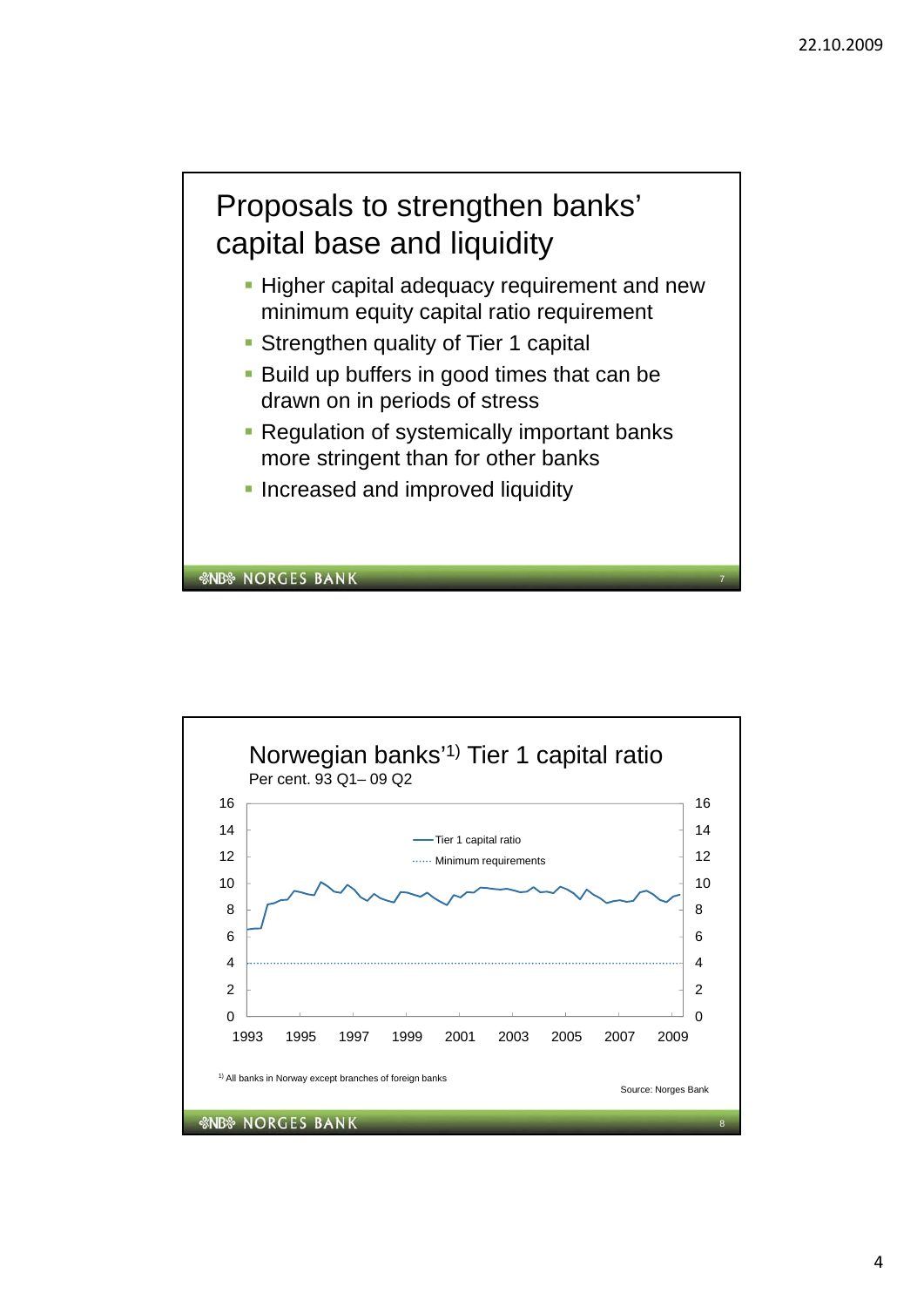



5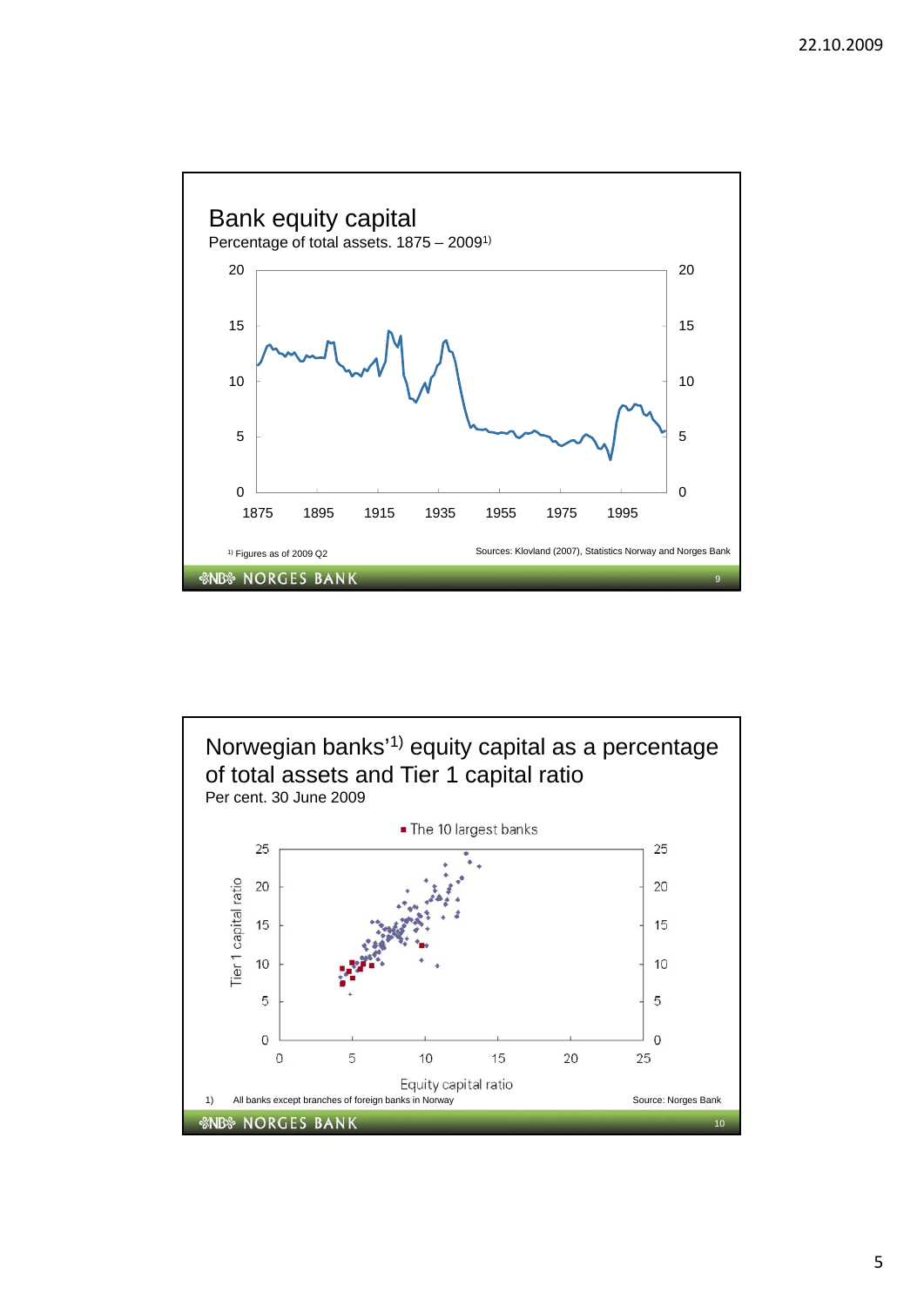

|                                                             | <b>Macroprudential</b>                                         | <b>Microprudential</b>                        |
|-------------------------------------------------------------|----------------------------------------------------------------|-----------------------------------------------|
| Proximate objective                                         | Limit financial system-<br>wide distress                       | I imit distress of individual<br>institutions |
| Ultimate objective                                          | Avoid output (GDP)<br>costs linked to financial<br>instability | Consumer<br>(investor/depositor) protection   |
| Correlations and common<br>exposures across<br>institutions | Important                                                      | Irrelevant                                    |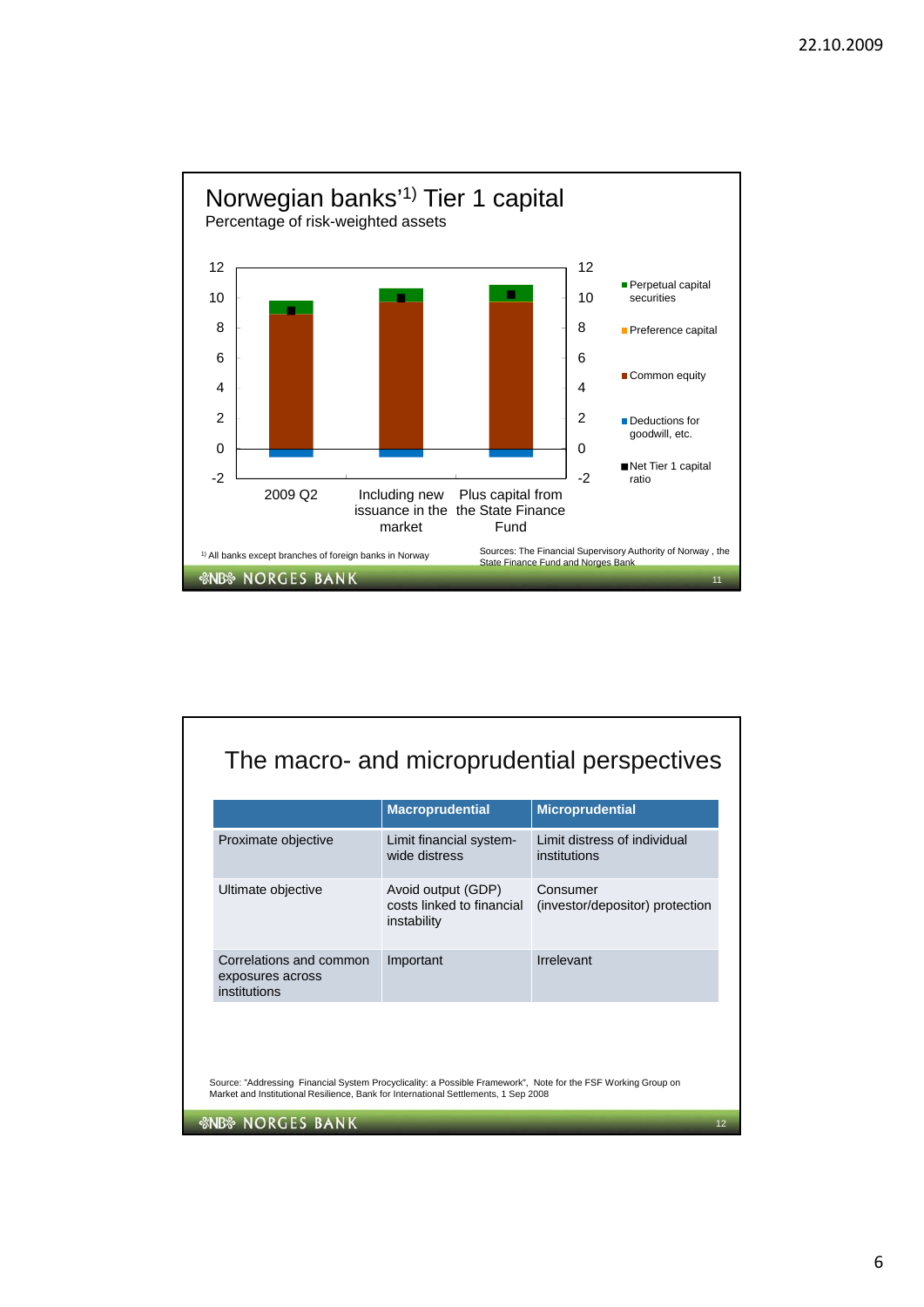

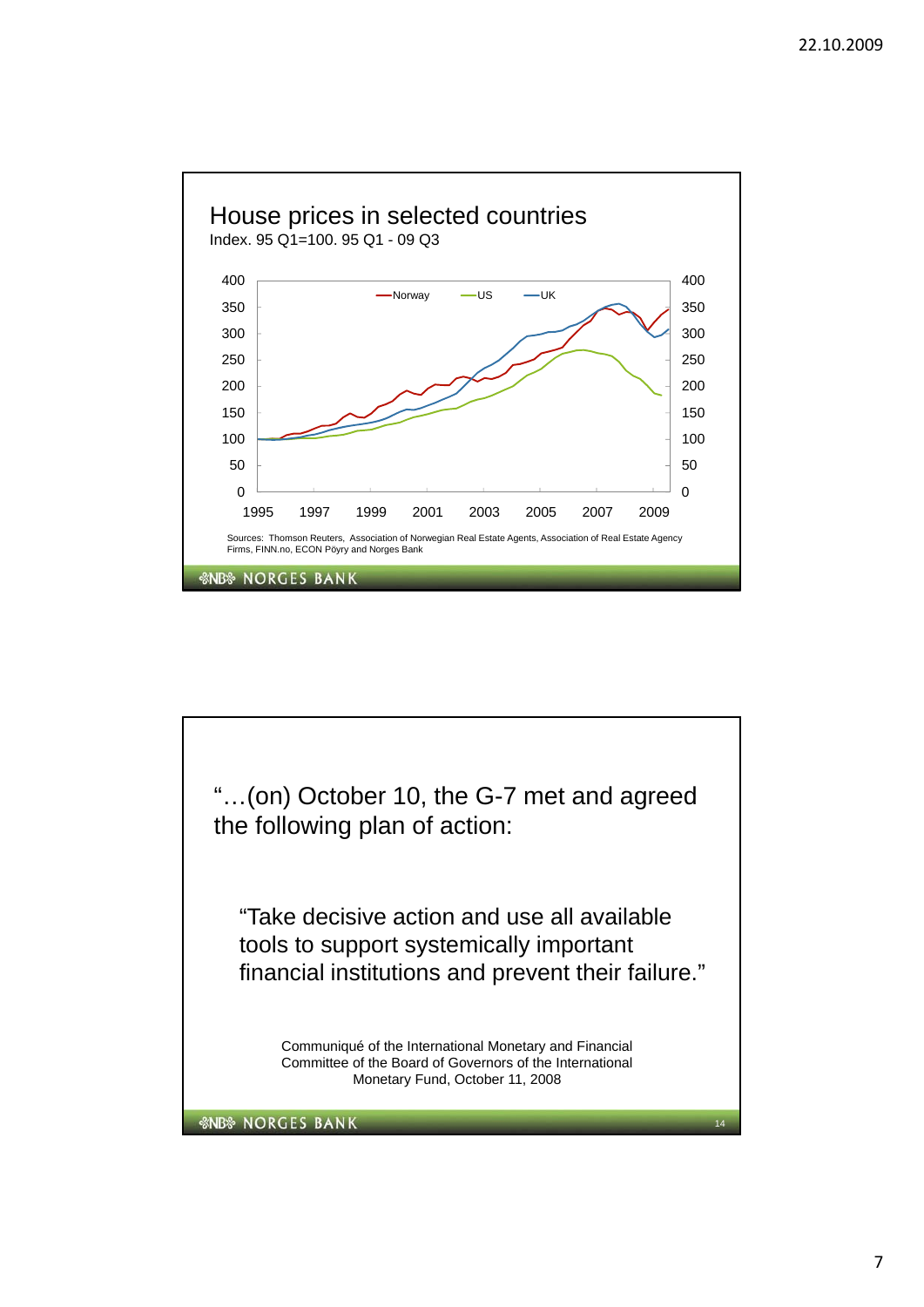

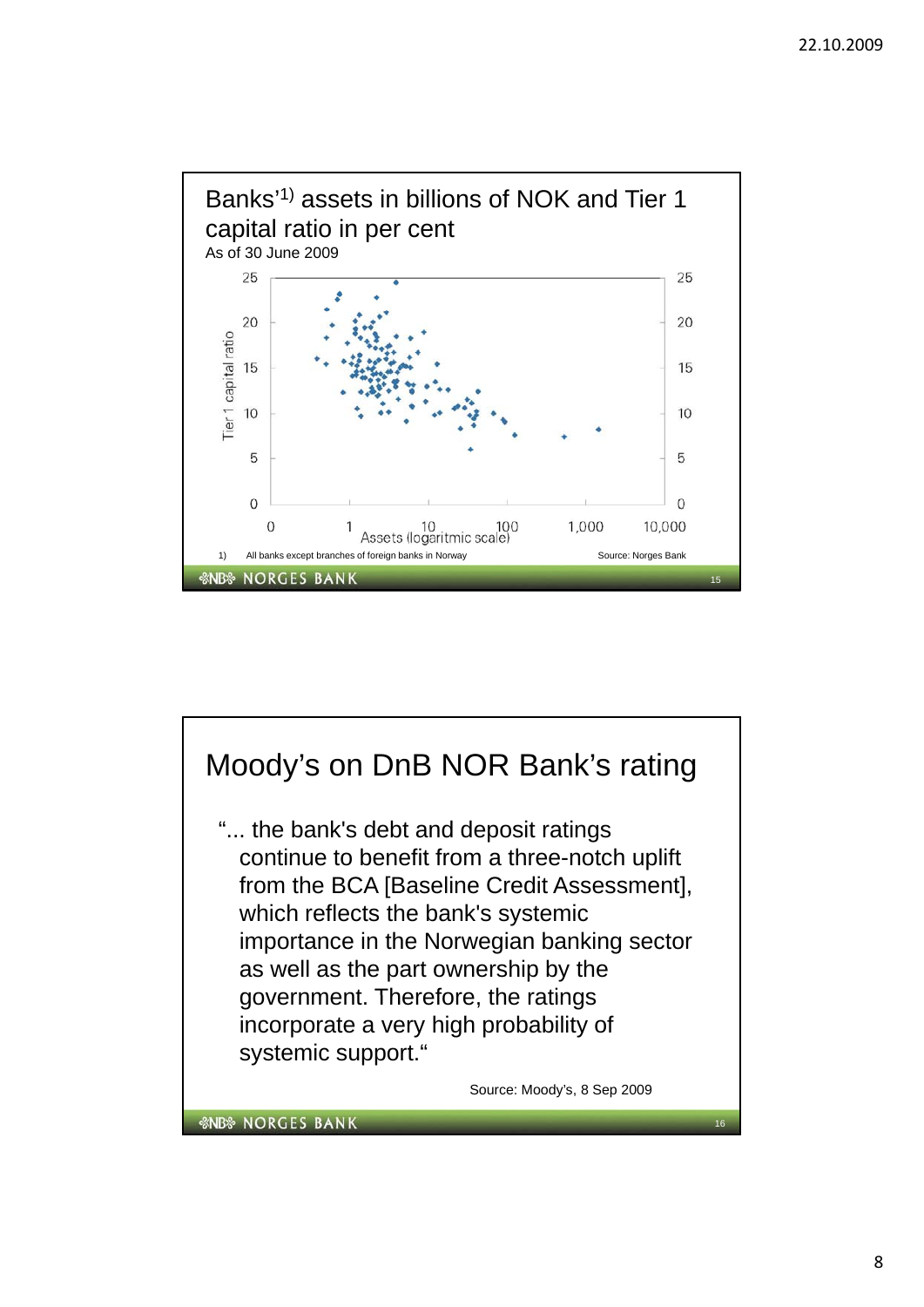

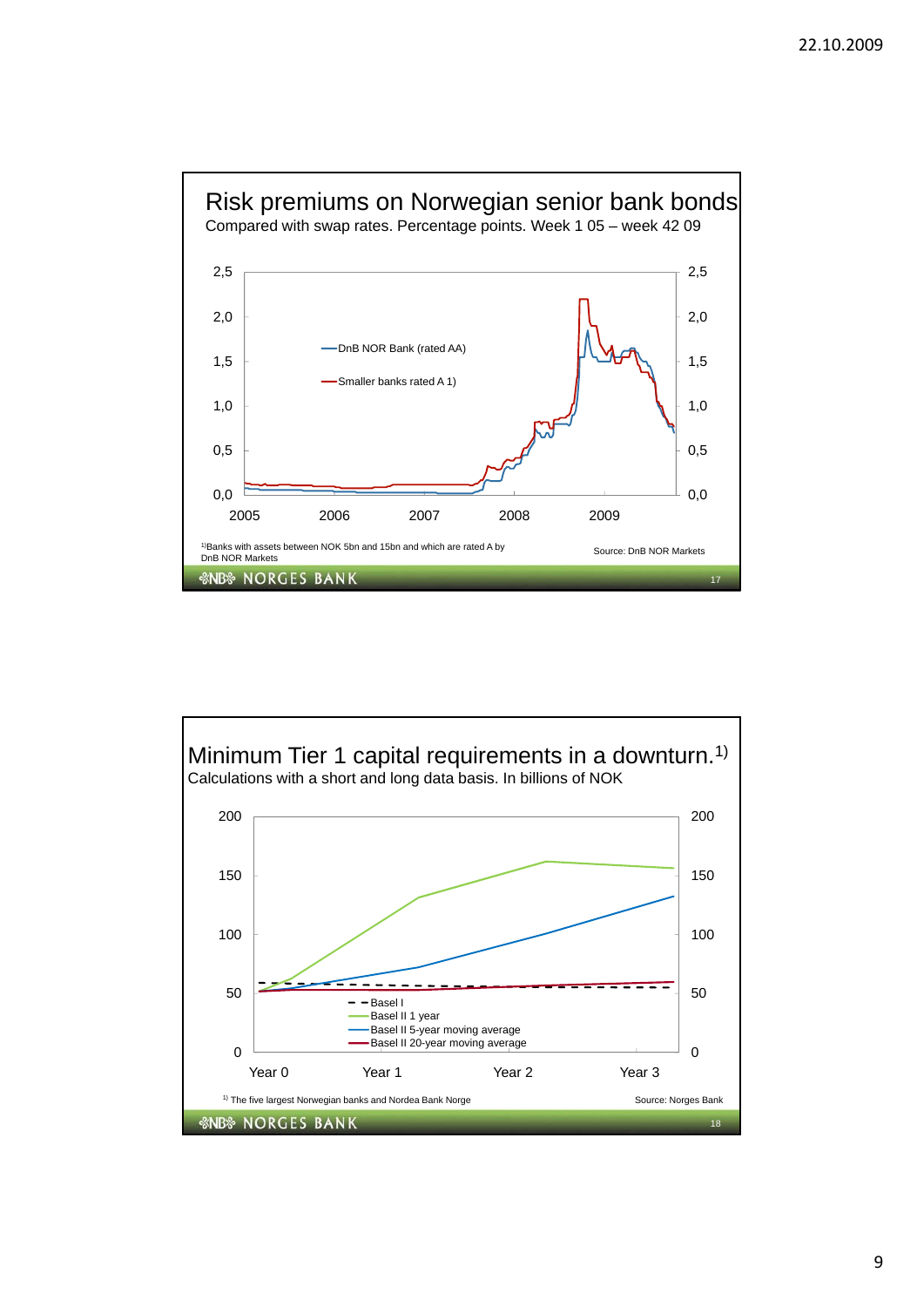

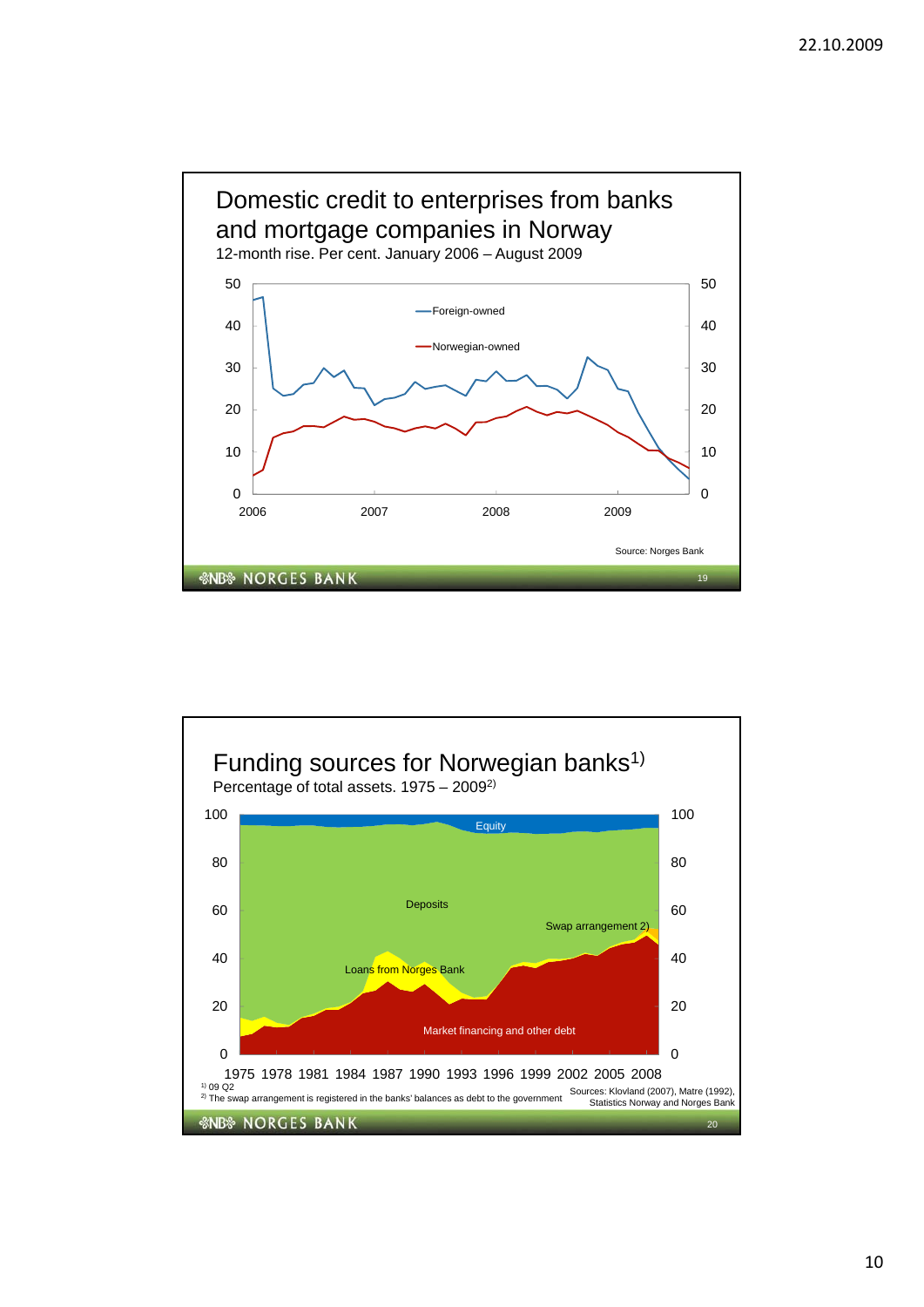

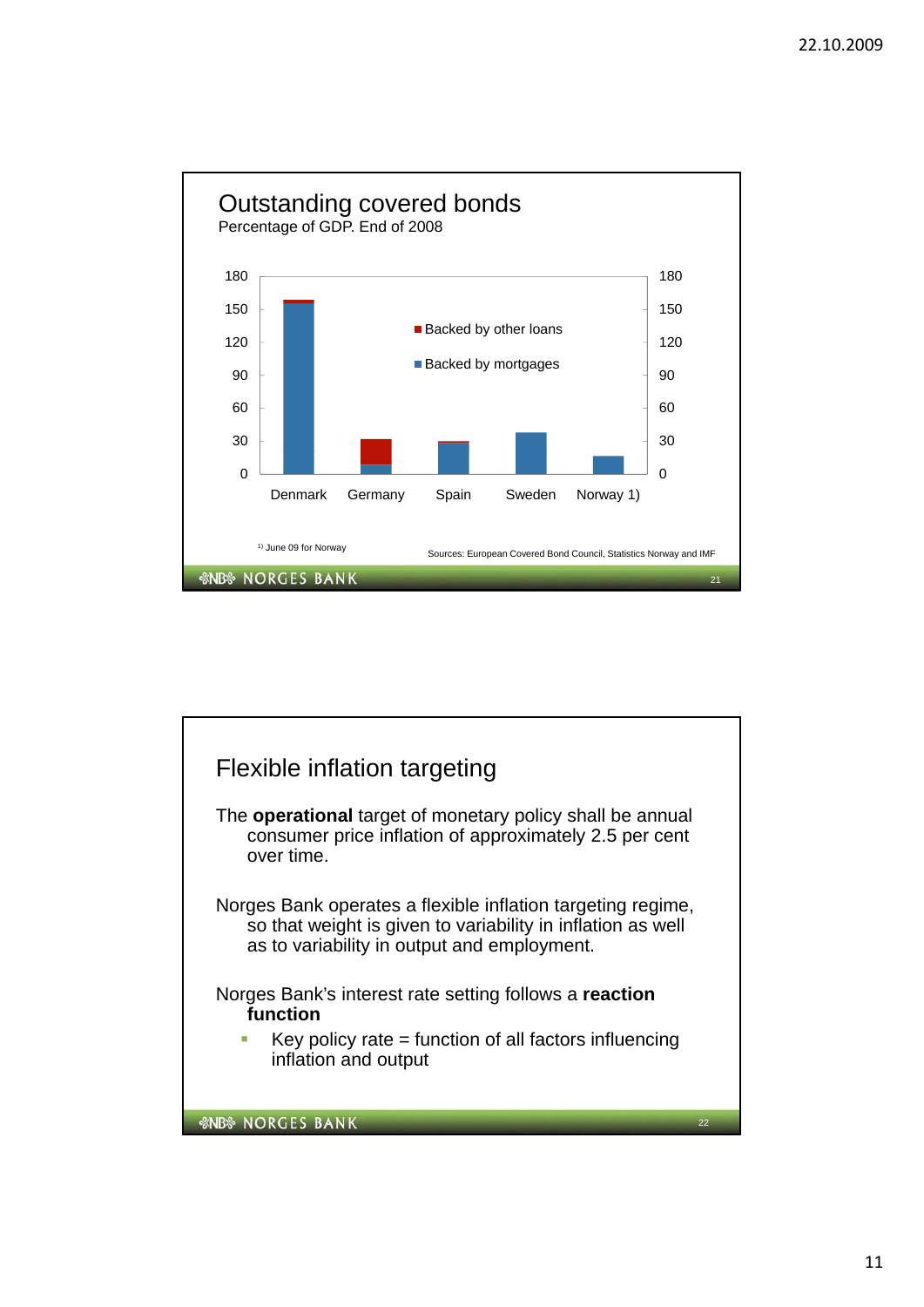